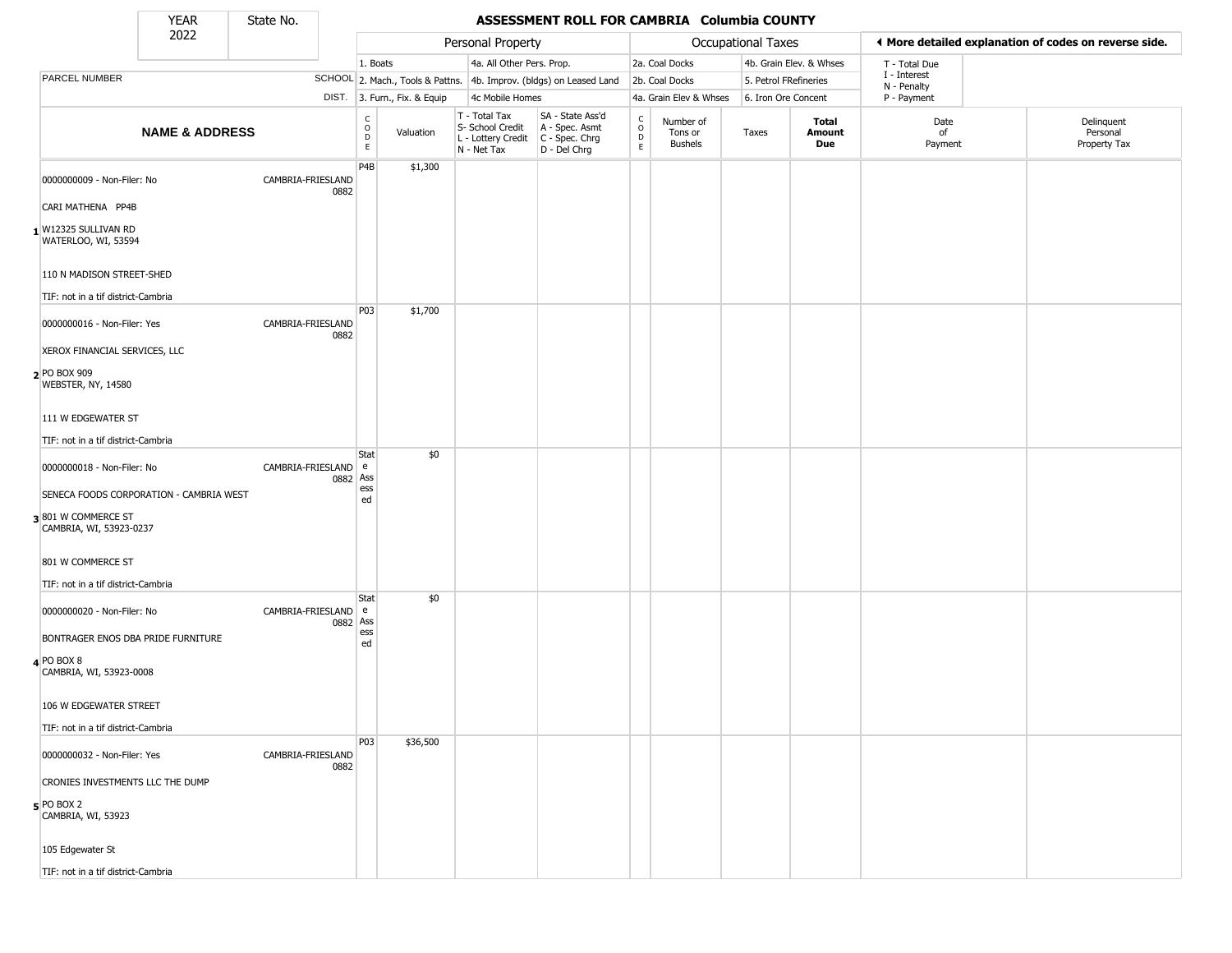|                                                      | <b>YEAR</b>               | State No.             |          | ASSESSMENT ROLL FOR CAMBRIA Columbia COUNTY     |                              |                                                                        |                                                                        |                                      |                                        |                       |                         |                             |                                                       |
|------------------------------------------------------|---------------------------|-----------------------|----------|-------------------------------------------------|------------------------------|------------------------------------------------------------------------|------------------------------------------------------------------------|--------------------------------------|----------------------------------------|-----------------------|-------------------------|-----------------------------|-------------------------------------------------------|
|                                                      | 2022                      |                       |          |                                                 |                              | Personal Property                                                      |                                                                        |                                      |                                        | Occupational Taxes    |                         |                             | ◀ More detailed explanation of codes on reverse side. |
|                                                      |                           |                       |          | 1. Boats                                        |                              | 4a. All Other Pers. Prop.                                              |                                                                        |                                      | 2a. Coal Docks                         |                       | 4b. Grain Elev. & Whses | T - Total Due               |                                                       |
| PARCEL NUMBER                                        |                           |                       |          |                                                 |                              |                                                                        | SCHOOL 2. Mach., Tools & Pattns. 4b. Improv. (bldgs) on Leased Land    |                                      | 2b. Coal Docks                         | 5. Petrol FRefineries |                         | I - Interest<br>N - Penalty |                                                       |
|                                                      |                           |                       |          |                                                 | DIST. 3. Furn., Fix. & Equip | 4c Mobile Homes                                                        |                                                                        |                                      | 4a. Grain Elev & Whses                 | 6. Iron Ore Concent   |                         | P - Payment                 |                                                       |
|                                                      | <b>NAME &amp; ADDRESS</b> |                       |          | $\begin{array}{c} C \\ O \\ D \\ E \end{array}$ | Valuation                    | T - Total Tax<br>S- School Credit<br>L - Lottery Credit<br>N - Net Tax | SA - State Ass'd<br>A - Spec. Asmt<br>$C - Spec. Chrg$<br>D - Del Chrg | $\int_{0}^{c}$<br>$_{\rm E}^{\rm D}$ | Number of<br>Tons or<br><b>Bushels</b> | Taxes                 | Total<br>Amount<br>Due  | Date<br>of<br>Payment       | Delinquent<br>Personal<br>Property Tax                |
| 0000000033 - Non-Filer: Yes<br><b>COREY ROHRBECK</b> |                           | CAMBRIA-FRIESLAND     | 0882     | P4A                                             | \$16,800                     |                                                                        |                                                                        |                                      |                                        |                       |                         |                             |                                                       |
| 6 W5554 STATE ROAD 33<br>PARDEEVILLE, WI, 53954      |                           |                       |          |                                                 |                              |                                                                        |                                                                        |                                      |                                        |                       |                         |                             |                                                       |
| 202 W EDGEWATER ST                                   |                           |                       |          |                                                 |                              |                                                                        |                                                                        |                                      |                                        |                       |                         |                             |                                                       |
| TIF: not in a tif district-Cambria                   |                           |                       |          | P <sub>4</sub> A                                | \$2,200                      |                                                                        |                                                                        |                                      |                                        |                       |                         |                             |                                                       |
| 0000000034 - Non-Filer: Yes                          |                           | CAMBRIA-FRIESLAND P03 | 0882     |                                                 | \$2,800                      |                                                                        |                                                                        |                                      |                                        |                       |                         |                             |                                                       |
| KRATZ FUNERAL HOME, INC                              |                           |                       |          |                                                 |                              |                                                                        |                                                                        |                                      |                                        |                       |                         |                             |                                                       |
| $7$ PO BOX 7<br>CAMBRIA, WI, 53923                   |                           |                       |          |                                                 |                              |                                                                        |                                                                        |                                      |                                        |                       |                         |                             |                                                       |
| 323 MARY ST                                          |                           |                       |          |                                                 |                              |                                                                        |                                                                        |                                      |                                        |                       |                         |                             |                                                       |
| TIF: not in a tif district-Cambria                   |                           |                       |          |                                                 |                              |                                                                        |                                                                        |                                      |                                        |                       |                         |                             |                                                       |
|                                                      |                           | <b>Parcel Total</b>   |          |                                                 | \$5,000                      |                                                                        |                                                                        |                                      |                                        |                       |                         |                             |                                                       |
| 0000000036 - Non-Filer: No                           |                           | CAMBRIA-FRIESLAND e   | 0882 Ass | Stat                                            | \$0                          |                                                                        |                                                                        |                                      |                                        |                       |                         |                             |                                                       |
| DIDION MILLING, INC                                  |                           |                       |          | ess<br>ed                                       |                              |                                                                        |                                                                        |                                      |                                        |                       |                         |                             |                                                       |
| 8 210 GRELL LANE<br>JOHNSON CREEK, WI, 53038         |                           |                       |          |                                                 |                              |                                                                        |                                                                        |                                      |                                        |                       |                         |                             |                                                       |
| 501 S WILLIAMS ST                                    |                           |                       |          |                                                 |                              |                                                                        |                                                                        |                                      |                                        |                       |                         |                             |                                                       |
| TIF: not in a tif district-Cambria                   |                           |                       |          | P <sub>4</sub> A                                | \$200                        |                                                                        |                                                                        |                                      |                                        |                       |                         |                             |                                                       |
| 0000000049 - Non-Filer: No                           |                           | CAMBRIA-FRIESLAND P03 | 0882     |                                                 | \$1,000                      |                                                                        |                                                                        |                                      |                                        |                       |                         |                             |                                                       |
| MASONRY BY GRUSS, LLC % SCOTT E GRUSS                |                           |                       |          |                                                 |                              |                                                                        |                                                                        |                                      |                                        |                       |                         |                             |                                                       |
| N8304 COUNTY TRUNK C<br>RANDOLPH, WI, 53956          |                           |                       |          |                                                 |                              |                                                                        |                                                                        |                                      |                                        |                       |                         |                             |                                                       |
| 614 W COMMERCE                                       |                           |                       |          |                                                 |                              |                                                                        |                                                                        |                                      |                                        |                       |                         |                             |                                                       |
| TIF: not in a tif district-Cambria                   |                           |                       |          |                                                 |                              |                                                                        |                                                                        |                                      |                                        |                       |                         |                             |                                                       |
|                                                      |                           | <b>Parcel Total</b>   |          |                                                 | \$1,200                      |                                                                        |                                                                        |                                      |                                        |                       |                         |                             |                                                       |
| 0000000056 - Non-Filer: No                           |                           | CAMBRIA-FRIESLAND     | 0882     | P03                                             | \$1,700                      |                                                                        |                                                                        |                                      |                                        |                       |                         |                             |                                                       |
| CENTURYTEL TELEVIEW OF WI, INC C/O DUFF & PHELPS LLC |                           |                       |          |                                                 |                              |                                                                        |                                                                        |                                      |                                        |                       |                         |                             |                                                       |
| 10 PO BOX 2629<br>ADDISON, TX, 75001                 |                           |                       |          |                                                 |                              |                                                                        |                                                                        |                                      |                                        |                       |                         |                             |                                                       |
| <b>VARIOUS</b>                                       |                           |                       |          |                                                 |                              |                                                                        |                                                                        |                                      |                                        |                       |                         |                             |                                                       |
| TIF: not in a tif district-Cambria                   |                           |                       |          |                                                 |                              |                                                                        |                                                                        |                                      |                                        |                       |                         |                             |                                                       |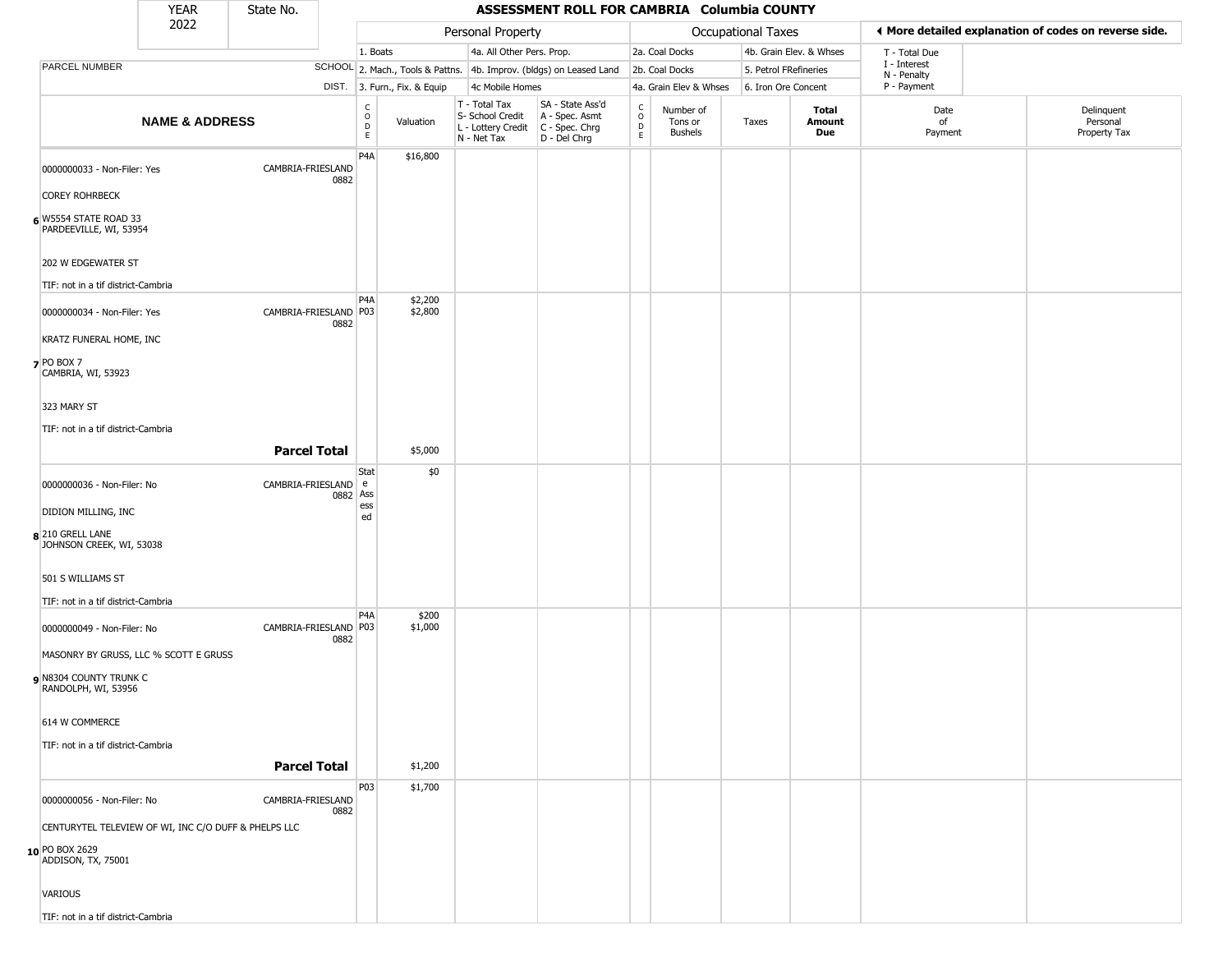|                                                                                                    | <b>YEAR</b>               | State No.         |      |                                                  |                              |                                                                                         | ASSESSMENT ROLL FOR CAMBRIA Columbia COUNTY                         |                                              |                                        |                       |                         |                                                       |  |                                        |
|----------------------------------------------------------------------------------------------------|---------------------------|-------------------|------|--------------------------------------------------|------------------------------|-----------------------------------------------------------------------------------------|---------------------------------------------------------------------|----------------------------------------------|----------------------------------------|-----------------------|-------------------------|-------------------------------------------------------|--|----------------------------------------|
|                                                                                                    | 2022                      |                   |      |                                                  |                              | Personal Property                                                                       |                                                                     |                                              |                                        | Occupational Taxes    |                         | ◀ More detailed explanation of codes on reverse side. |  |                                        |
|                                                                                                    |                           |                   |      | 1. Boats                                         |                              | 4a. All Other Pers. Prop.                                                               |                                                                     |                                              | 2a. Coal Docks                         |                       | 4b. Grain Elev. & Whses | T - Total Due                                         |  |                                        |
| <b>PARCEL NUMBER</b>                                                                               |                           |                   |      |                                                  |                              |                                                                                         | SCHOOL 2. Mach., Tools & Pattns. 4b. Improv. (bldgs) on Leased Land |                                              | 2b. Coal Docks                         | 5. Petrol FRefineries |                         | I - Interest<br>N - Penalty                           |  |                                        |
|                                                                                                    |                           |                   |      |                                                  | DIST. 3. Furn., Fix. & Equip | 4c Mobile Homes                                                                         |                                                                     |                                              | 4a. Grain Elev & Whses                 | 6. Iron Ore Concent   |                         | P - Payment                                           |  |                                        |
|                                                                                                    | <b>NAME &amp; ADDRESS</b> |                   |      | $_{\rm o}^{\rm c}$<br>$\mathsf D$<br>$\mathsf E$ | Valuation                    | T - Total Tax<br>S- School Credit<br>L - Lottery Credit   C - Spec. Chrg<br>N - Net Tax | SA - State Ass'd<br>A - Spec. Asmt<br>D - Del Chrg                  | $\mathsf{C}$<br>$\circ$<br>$\mathsf{D}$<br>E | Number of<br>Tons or<br><b>Bushels</b> | Taxes                 | Total<br>Amount<br>Due  | Date<br>of<br>Payment                                 |  | Delinquent<br>Personal<br>Property Tax |
| 0000000068 - Non-Filer: No<br>DIRECTV, LLC C/O KROLL LLC<br>11 PO BOX 2789<br>ADDISON, TX, 75001   |                           | CAMBRIA-FRIESLAND | 0882 | P03                                              | \$1,100                      |                                                                                         |                                                                     |                                              |                                        |                       |                         |                                                       |  |                                        |
| VARIOUS<br>TIF: not in a tif district-Cambria                                                      |                           |                   |      | P03                                              | \$3,300                      |                                                                                         |                                                                     |                                              |                                        |                       |                         |                                                       |  |                                        |
| 0000000070 - Non-Filer: No<br><b>DISH NETWORK, LLC</b><br>12 P.O. BOX 6623<br>ENGLEWOOD, CO, 80155 |                           | CAMBRIA-FRIESLAND | 0882 |                                                  |                              |                                                                                         |                                                                     |                                              |                                        |                       |                         |                                                       |  |                                        |
| <b>VARIOUS</b><br>TIF: not in a tif district-Cambria                                               |                           |                   |      |                                                  |                              |                                                                                         |                                                                     |                                              |                                        |                       |                         |                                                       |  |                                        |
| 0000000076 - Non-Filer: Yes                                                                        |                           | CAMBRIA-FRIESLAND | 0882 | P03                                              | \$1,400                      |                                                                                         |                                                                     |                                              |                                        |                       |                         |                                                       |  |                                        |
| GREATAMERICA FINANCIAL SERVICES CORP<br>13 625 1ST STE SE, STE 800<br>CEDAR RAPIDS, IA, 52401      |                           |                   |      |                                                  |                              |                                                                                         |                                                                     |                                              |                                        |                       |                         |                                                       |  |                                        |
| 121 W FLORENCE ST<br>TIF: not in a tif district-Cambria                                            |                           |                   |      |                                                  |                              |                                                                                         |                                                                     |                                              |                                        |                       |                         |                                                       |  |                                        |
| 0000000091 - Non-Filer: Yes                                                                        |                           | CAMBRIA-FRIESLAND | 0882 | P03                                              | \$14,100                     |                                                                                         |                                                                     |                                              |                                        |                       |                         |                                                       |  |                                        |
| MOJOZ SALOON<br>14 W5272 CTY RD C<br>MONTELLO, WI, 53949                                           |                           |                   |      |                                                  |                              |                                                                                         |                                                                     |                                              |                                        |                       |                         |                                                       |  |                                        |
| 129 W EDGEWATER<br>TIF: not in a tif district-Cambria                                              |                           |                   |      |                                                  |                              |                                                                                         |                                                                     |                                              |                                        |                       |                         |                                                       |  |                                        |
| 0000000093 - Non-Filer: No                                                                         |                           | CAMBRIA-FRIESLAND | 0882 | P03                                              | \$700                        |                                                                                         |                                                                     |                                              |                                        |                       |                         |                                                       |  |                                        |
| <b>GRAYHAWK LEASING, LLC</b>                                                                       |                           |                   |      |                                                  |                              |                                                                                         |                                                                     |                                              |                                        |                       |                         |                                                       |  |                                        |
| <b>15</b> 1412 MAIN ST, STE 1500<br>DALLAS, TX, 75202                                              |                           |                   |      |                                                  |                              |                                                                                         |                                                                     |                                              |                                        |                       |                         |                                                       |  |                                        |
| 410 E EDGEWATER ST                                                                                 |                           |                   |      |                                                  |                              |                                                                                         |                                                                     |                                              |                                        |                       |                         |                                                       |  |                                        |
| TIF: not in a tif district-Cambria                                                                 |                           |                   |      |                                                  |                              |                                                                                         |                                                                     |                                              |                                        |                       |                         |                                                       |  |                                        |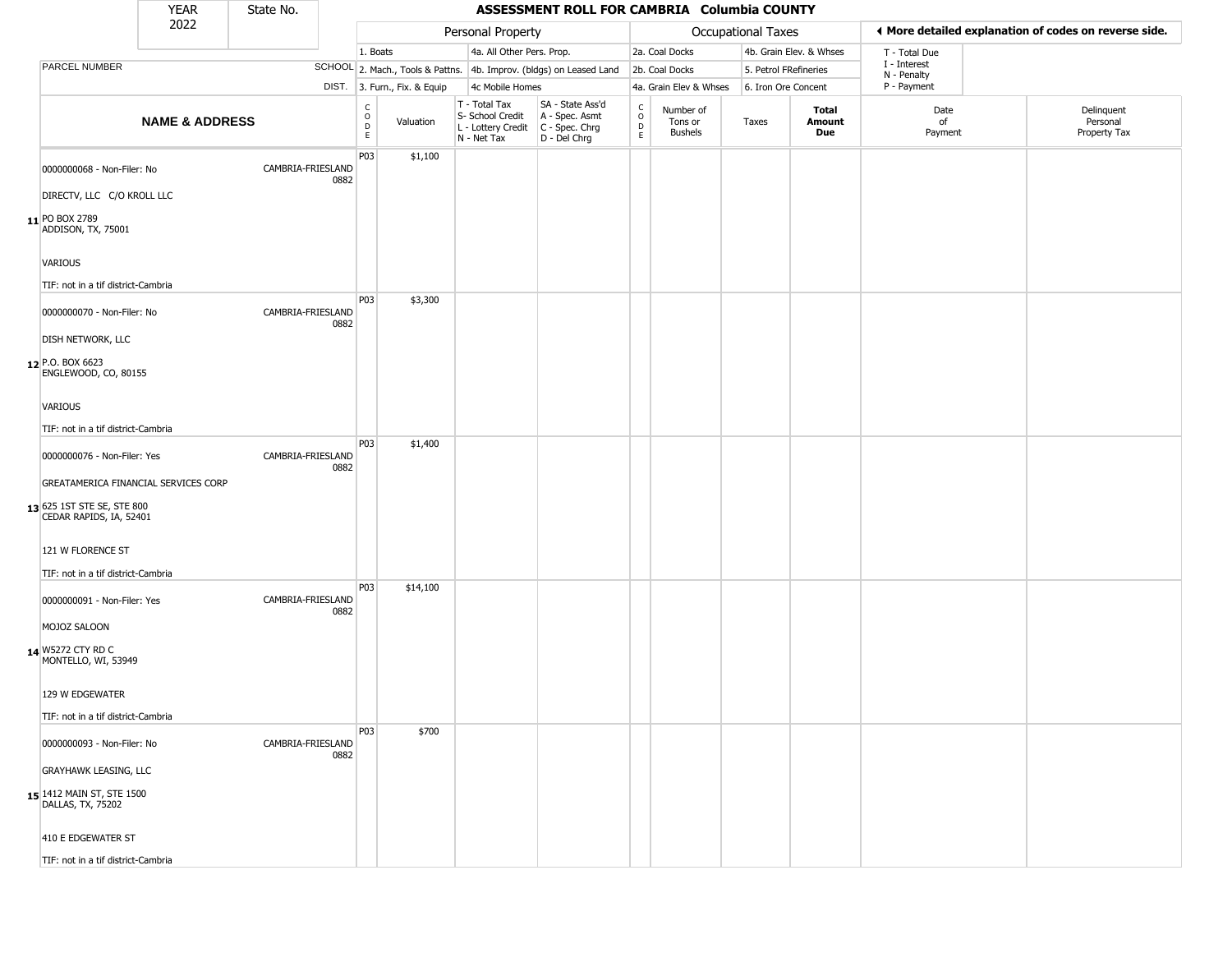|                                                                                    | <b>YEAR</b>               | State No.           |          |                                    |                              |                                                                                         | ASSESSMENT ROLL FOR CAMBRIA Columbia COUNTY                         |                                       |                                        |                       |                         |                             |                                                       |
|------------------------------------------------------------------------------------|---------------------------|---------------------|----------|------------------------------------|------------------------------|-----------------------------------------------------------------------------------------|---------------------------------------------------------------------|---------------------------------------|----------------------------------------|-----------------------|-------------------------|-----------------------------|-------------------------------------------------------|
|                                                                                    | 2022                      |                     |          |                                    |                              | Personal Property                                                                       |                                                                     |                                       |                                        | Occupational Taxes    |                         |                             | ◀ More detailed explanation of codes on reverse side. |
|                                                                                    |                           |                     |          | 1. Boats                           |                              | 4a. All Other Pers. Prop.                                                               |                                                                     |                                       | 2a. Coal Docks                         |                       | 4b. Grain Elev. & Whses | T - Total Due               |                                                       |
| <b>PARCEL NUMBER</b>                                                               |                           |                     |          |                                    |                              |                                                                                         | SCHOOL 2. Mach., Tools & Pattns. 4b. Improv. (bldgs) on Leased Land |                                       | 2b. Coal Docks                         | 5. Petrol FRefineries |                         | I - Interest<br>N - Penalty |                                                       |
|                                                                                    |                           |                     |          |                                    | DIST. 3. Furn., Fix. & Equip | 4c Mobile Homes                                                                         |                                                                     |                                       | 4a. Grain Elev & Whses                 | 6. Iron Ore Concent   |                         | P - Payment                 |                                                       |
|                                                                                    | <b>NAME &amp; ADDRESS</b> |                     |          | $\int_{0}^{c}$<br>D<br>$\mathsf E$ | Valuation                    | T - Total Tax<br>S- School Credit<br>L - Lottery Credit   C - Spec. Chrg<br>N - Net Tax | SA - State Ass'd<br>A - Spec. Asmt<br>D - Del Chrg                  | $\rm\frac{C}{O}$<br>$\mathsf{D}$<br>E | Number of<br>Tons or<br><b>Bushels</b> | Taxes                 | Total<br>Amount<br>Due  | Date<br>of<br>Payment       | Delinquent<br>Personal<br>Property Tax                |
| 0000000094 - Non-Filer: No<br>LAKES GAS COMPANY                                    |                           | CAMBRIA-FRIESLAND   | 0882     | P <sub>4</sub> A                   | \$6,500                      |                                                                                         |                                                                     |                                       |                                        |                       |                         |                             |                                                       |
| 16 26777 FALLBROOK AVE<br>WYOMING, MN, 55092                                       |                           |                     |          |                                    |                              |                                                                                         |                                                                     |                                       |                                        |                       |                         |                             |                                                       |
| LOCATED ON REAL PARCEL 325.020<br>TIF: not in a tif district-Cambria               |                           |                     |          | P <sub>4</sub> A                   | \$58,400                     |                                                                                         |                                                                     |                                       |                                        |                       |                         |                             |                                                       |
| 0000000095 - Non-Filer: No<br>TV6- HOLDINGS, LLC TOWER ASSETS NEWCO TV6 PP4B TOWER |                           | CAMBRIA-FRIESLAND   | 0882     |                                    |                              |                                                                                         |                                                                     |                                       |                                        |                       |                         |                             |                                                       |
| 178051 CONGRESS AVE<br>BOCA RATON, FL, 33487                                       |                           |                     |          |                                    |                              |                                                                                         |                                                                     |                                       |                                        |                       |                         |                             |                                                       |
| 306 HIGHLAND                                                                       |                           |                     |          |                                    |                              |                                                                                         |                                                                     |                                       |                                        |                       |                         |                             |                                                       |
| TIF: not in a tif district-Cambria                                                 |                           |                     |          |                                    |                              |                                                                                         |                                                                     |                                       |                                        |                       |                         |                             |                                                       |
| 0000000097 - Non-Filer: No                                                         |                           | CAMBRIA-FRIESLAND   | 0882     | P03                                | \$400                        |                                                                                         |                                                                     |                                       |                                        |                       |                         |                             |                                                       |
| THE AMERICAN BOTTLING CO<br>18 PO BOX 1925<br>FRISCO, TX, 75034                    |                           |                     |          |                                    |                              |                                                                                         |                                                                     |                                       |                                        |                       |                         |                             |                                                       |
| 224 E EDGEWATER ST<br>TIF: not in a tif district-Cambria                           |                           |                     |          |                                    |                              |                                                                                         |                                                                     |                                       |                                        |                       |                         |                             |                                                       |
| 000014140 - Non-Filer: No                                                          |                           | CAMBRIA-FRIESLAND e | 0882 Ass | Stat<br>ess                        | \$0                          |                                                                                         |                                                                     |                                       |                                        |                       |                         |                             |                                                       |
| SECECA FOODS CORP<br>19 437 WILLIAMS ST<br>CAMBRIA, WI, 53923-0208                 |                           |                     |          | ed                                 |                              |                                                                                         |                                                                     |                                       |                                        |                       |                         |                             |                                                       |
| 437 WILLIAMS ST<br>TIF: not in a tif district-Cambria                              |                           |                     |          |                                    |                              |                                                                                         |                                                                     |                                       |                                        |                       |                         |                             |                                                       |
| 000046209 - Non-Filer: No                                                          |                           | CAMBRIA-FRIESLAND e | 0882 Ass | Stat                               | \$0                          |                                                                                         |                                                                     |                                       |                                        |                       |                         |                             |                                                       |
| DIDION ETHANOL, LLC                                                                |                           |                     |          | ess<br>ed                          |                              |                                                                                         |                                                                     |                                       |                                        |                       |                         |                             |                                                       |
| 20 PO BOX 400<br>JOHNSON CREEK, WI, 53038                                          |                           |                     |          |                                    |                              |                                                                                         |                                                                     |                                       |                                        |                       |                         |                             |                                                       |
| 501 WILLIAMS ST                                                                    |                           |                     |          |                                    |                              |                                                                                         |                                                                     |                                       |                                        |                       |                         |                             |                                                       |
| TIF: not in a tif district-Cambria                                                 |                           |                     |          |                                    |                              |                                                                                         |                                                                     |                                       |                                        |                       |                         |                             |                                                       |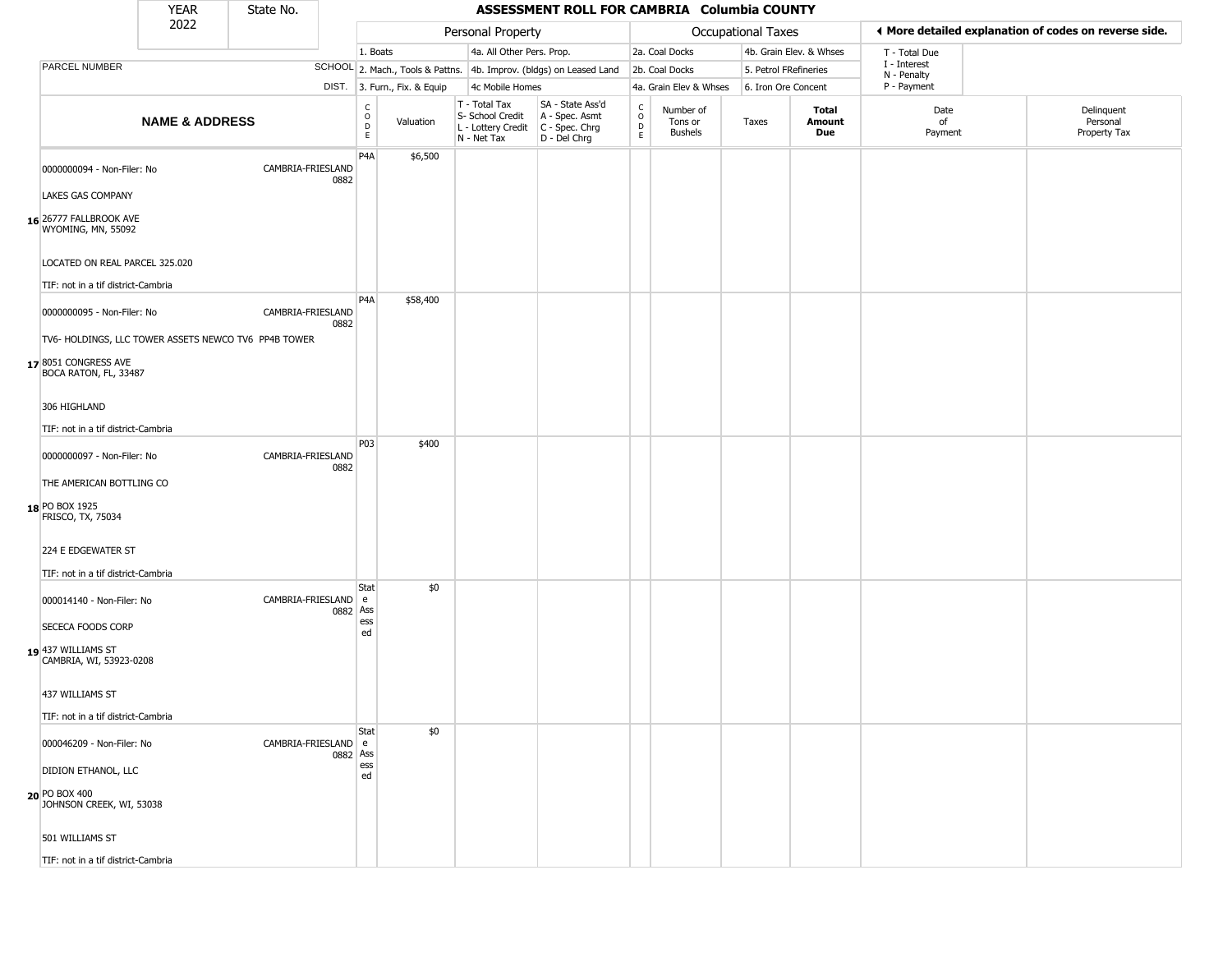|                                                                   | <b>YEAR</b>               | State No.             |      | ASSESSMENT ROLL FOR CAMBRIA Columbia COUNTY     |                              |                                                  |  |                                                                                           |                                     |                                        |                           |                         |                             |                                                       |
|-------------------------------------------------------------------|---------------------------|-----------------------|------|-------------------------------------------------|------------------------------|--------------------------------------------------|--|-------------------------------------------------------------------------------------------|-------------------------------------|----------------------------------------|---------------------------|-------------------------|-----------------------------|-------------------------------------------------------|
|                                                                   | 2022                      |                       |      |                                                 |                              | Personal Property                                |  |                                                                                           |                                     |                                        | <b>Occupational Taxes</b> |                         |                             | ♦ More detailed explanation of codes on reverse side. |
|                                                                   |                           |                       |      | 1. Boats                                        |                              |                                                  |  | 4a. All Other Pers. Prop.                                                                 |                                     | 2a. Coal Docks                         |                           | 4b. Grain Elev. & Whses | T - Total Due               |                                                       |
| PARCEL NUMBER                                                     |                           |                       |      |                                                 |                              |                                                  |  | SCHOOL 2. Mach., Tools & Pattns. 4b. Improv. (bldgs) on Leased Land                       |                                     | 2b. Coal Docks                         | 5. Petrol FRefineries     |                         | I - Interest<br>N - Penalty |                                                       |
|                                                                   |                           |                       |      |                                                 | DIST. 3. Furn., Fix. & Equip | 4c Mobile Homes                                  |  |                                                                                           |                                     | 4a. Grain Elev & Whses                 | 6. Iron Ore Concent       |                         | P - Payment                 |                                                       |
|                                                                   | <b>NAME &amp; ADDRESS</b> |                       |      | $\begin{array}{c} C \\ O \\ D \\ E \end{array}$ | Valuation                    | T - Total Tax<br>S- School Credit<br>N - Net Tax |  | SA - State Ass'd<br>A - Spec. Asmt<br>L - Lottery Credit   C - Spec. Chrg<br>D - Del Chrg | $_{\rm o}^{\rm c}$<br>$\frac{D}{E}$ | Number of<br>Tons or<br><b>Bushels</b> | Taxes                     | Total<br>Amount<br>Due  | Date<br>of<br>Payment       | Delinquent<br>Personal<br>Property Tax                |
| 20170001 - Non-Filer: Yes                                         |                           | CAMBRIA-FRIESLAND     | 0882 | P03                                             | \$16,400                     |                                                  |  |                                                                                           |                                     |                                        |                           |                         |                             |                                                       |
| <b>BEACHER INVESTMENTS</b>                                        |                           |                       |      |                                                 |                              |                                                  |  |                                                                                           |                                     |                                        |                           |                         |                             |                                                       |
| 21 <sup>288</sup> DERBY COURT<br>NAKOOSA, WI, 54457               |                           |                       |      |                                                 |                              |                                                  |  |                                                                                           |                                     |                                        |                           |                         |                             |                                                       |
| 234 TOWYN ST                                                      |                           |                       |      |                                                 |                              |                                                  |  |                                                                                           |                                     |                                        |                           |                         |                             |                                                       |
| TIF: not in a tif district-Cambria                                |                           |                       |      |                                                 |                              |                                                  |  |                                                                                           |                                     |                                        |                           |                         |                             |                                                       |
| 20170002 - Non-Filer: No                                          |                           | CAMBRIA-FRIESLAND     | 0882 | P <sub>4</sub> A                                | \$100                        |                                                  |  |                                                                                           |                                     |                                        |                           |                         |                             |                                                       |
| APPLIED ENERGIES LLC ANTHONY VINCENT                              |                           |                       |      |                                                 |                              |                                                  |  |                                                                                           |                                     |                                        |                           |                         |                             |                                                       |
| 22 118 W EDGEWATER ST<br>CAMBRIA, WI, 53923                       |                           |                       |      |                                                 |                              |                                                  |  |                                                                                           |                                     |                                        |                           |                         |                             |                                                       |
| 602 W COMMERCE ST                                                 |                           |                       |      |                                                 |                              |                                                  |  |                                                                                           |                                     |                                        |                           |                         |                             |                                                       |
| TIF: not in a tif district-Cambria                                |                           |                       |      |                                                 |                              |                                                  |  |                                                                                           |                                     |                                        |                           |                         |                             |                                                       |
| 20170003 - Non-Filer: Yes                                         |                           | CAMBRIA-FRIESLAND P4A |      | <b>P03</b>                                      | \$7,100<br>\$7,500           |                                                  |  |                                                                                           |                                     |                                        |                           |                         |                             |                                                       |
|                                                                   |                           |                       | 0882 |                                                 |                              |                                                  |  |                                                                                           |                                     |                                        |                           |                         |                             |                                                       |
| TERMINATOR PEST CONTROL KYLE STIEMSMA                             |                           |                       |      |                                                 |                              |                                                  |  |                                                                                           |                                     |                                        |                           |                         |                             |                                                       |
| 23 W1798 CEMETERY RD<br>RANDOLPH, WI, 53956                       |                           |                       |      |                                                 |                              |                                                  |  |                                                                                           |                                     |                                        |                           |                         |                             |                                                       |
| 902 W COMMERCE ST                                                 |                           |                       |      |                                                 |                              |                                                  |  |                                                                                           |                                     |                                        |                           |                         |                             |                                                       |
| TIF: not in a tif district-Cambria                                |                           |                       |      |                                                 |                              |                                                  |  |                                                                                           |                                     |                                        |                           |                         |                             |                                                       |
|                                                                   |                           | <b>Parcel Total</b>   |      |                                                 | \$14,600                     |                                                  |  |                                                                                           |                                     |                                        |                           |                         |                             |                                                       |
| 20170004 - Non-Filer: Yes                                         |                           | CAMBRIA-FRIESLAND     | 0882 | P <sub>4</sub> A                                | \$2,900                      |                                                  |  |                                                                                           |                                     |                                        |                           |                         |                             |                                                       |
| GREAT LAKES COCA-COLA DISTRIBUTION, LLC ATTN: ACCOUNTS<br>PAYABLE |                           |                       |      |                                                 |                              |                                                  |  |                                                                                           |                                     |                                        |                           |                         |                             |                                                       |
| 24 7400 NORTH OAK PARK AVE<br>NILES, IL, 60714                    |                           |                       |      |                                                 |                              |                                                  |  |                                                                                           |                                     |                                        |                           |                         |                             |                                                       |
| 126 W EDGEWATER ST                                                |                           |                       |      |                                                 |                              |                                                  |  |                                                                                           |                                     |                                        |                           |                         |                             |                                                       |
| TIF: not in a tif district-Cambria                                |                           |                       |      |                                                 |                              |                                                  |  |                                                                                           |                                     |                                        |                           |                         |                             |                                                       |
| 20180001 - Non-Filer: No                                          |                           | CAMBRIA-FRIESLAND     | 0882 | P <sub>4</sub> A                                | \$5,500                      |                                                  |  |                                                                                           |                                     |                                        |                           |                         |                             |                                                       |
| CHEP USA C/O MARVIN F POER AND COMPANY                            |                           |                       |      |                                                 |                              |                                                  |  |                                                                                           |                                     |                                        |                           |                         |                             |                                                       |
| 25 5897 WINDWARD PARKWAY<br>ALPHARETTA, GA, 30005                 |                           |                       |      |                                                 |                              |                                                  |  |                                                                                           |                                     |                                        |                           |                         |                             |                                                       |
| 437 S WILLIAMS ST                                                 |                           |                       |      |                                                 |                              |                                                  |  |                                                                                           |                                     |                                        |                           |                         |                             |                                                       |
| TIF: not in a tif district-Cambria                                |                           |                       |      |                                                 |                              |                                                  |  |                                                                                           |                                     |                                        |                           |                         |                             |                                                       |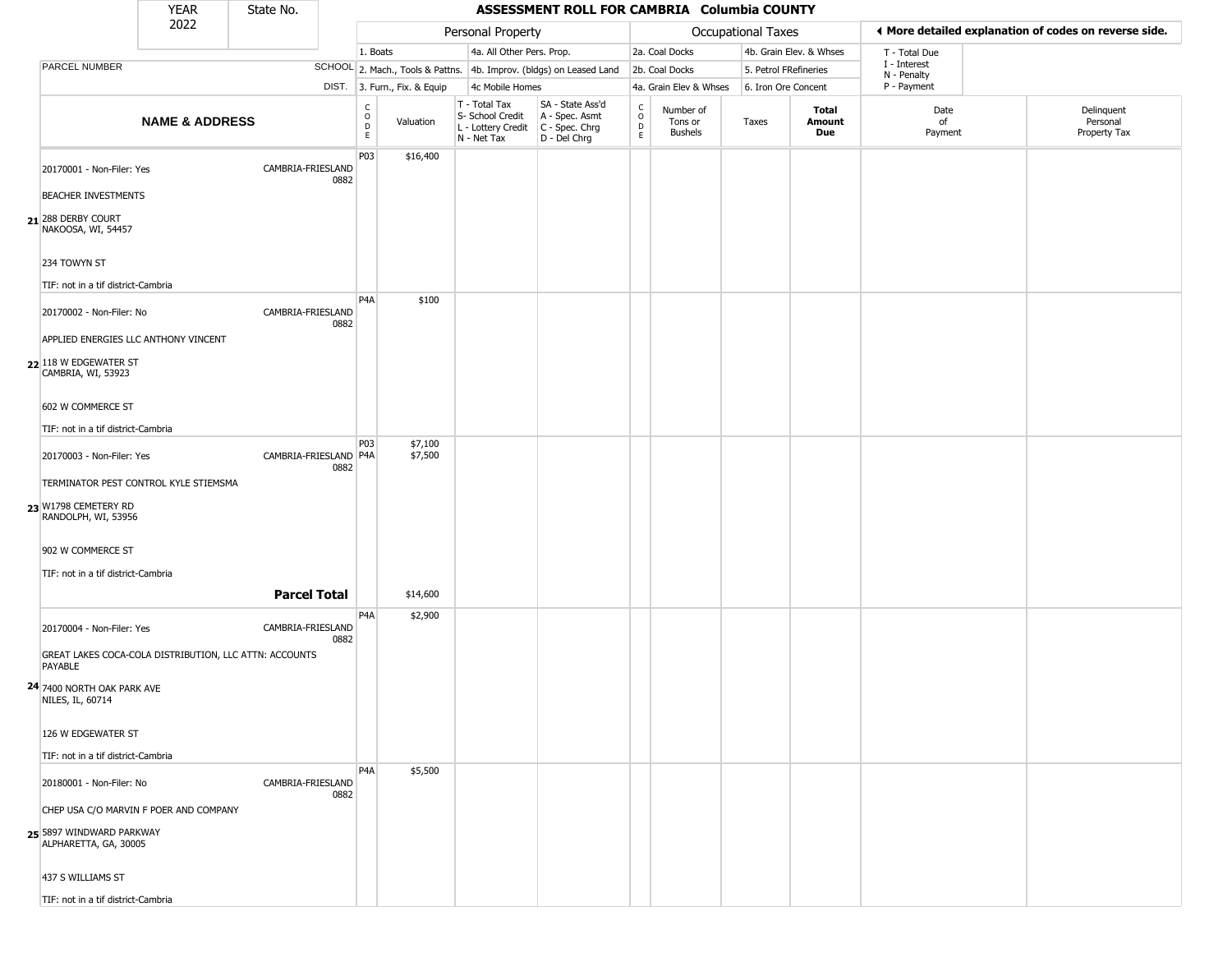|                                                                            | <b>YEAR</b>               | State No.     |                               |                                             |                                                                        | ASSESSMENT ROLL FOR CAMBRIA Columbia COUNTY                          |                               |                                        |                       |                         |                             |  |                                                       |
|----------------------------------------------------------------------------|---------------------------|---------------|-------------------------------|---------------------------------------------|------------------------------------------------------------------------|----------------------------------------------------------------------|-------------------------------|----------------------------------------|-----------------------|-------------------------|-----------------------------|--|-------------------------------------------------------|
|                                                                            | 2022                      |               |                               |                                             | Personal Property                                                      |                                                                      |                               |                                        | Occupational Taxes    |                         |                             |  | ♦ More detailed explanation of codes on reverse side. |
|                                                                            |                           |               |                               | 1. Boats                                    | 4a. All Other Pers. Prop.                                              |                                                                      |                               | 2a. Coal Docks                         |                       | 4b. Grain Elev. & Whses | T - Total Due               |  |                                                       |
| PARCEL NUMBER                                                              |                           |               |                               |                                             |                                                                        | SCHOOL 2. Mach., Tools & Pattns. 4b. Improv. (bldgs) on Leased Land  |                               | 2b. Coal Docks                         | 5. Petrol FRefineries |                         | I - Interest<br>N - Penalty |  |                                                       |
|                                                                            |                           |               |                               | DIST. 3. Furn., Fix. & Equip                | 4c Mobile Homes                                                        |                                                                      |                               | 4a. Grain Elev & Whses                 | 6. Iron Ore Concent   |                         | P - Payment                 |  |                                                       |
|                                                                            | <b>NAME &amp; ADDRESS</b> |               |                               | $\rm _o^C$<br>Valuation<br>$\mathsf D$<br>E | T - Total Tax<br>S- School Credit<br>L - Lottery Credit<br>N - Net Tax | SA - State Ass'd<br>A - Spec. Asmt<br>C - Spec. Chrg<br>D - Del Chrg | $\delta$<br>$\mathsf{D}$<br>E | Number of<br>Tons or<br><b>Bushels</b> | Taxes                 | Total<br>Amount<br>Due  | Date<br>of<br>Payment       |  | Delinquent<br>Personal<br>Property Tax                |
| 20190002 - Non-Filer: Yes<br>BOONE'S CYCLE SERVICE, LLC                    |                           |               | CAMBRIA-FRIESLAND<br>0882     | P03<br>\$3,400                              |                                                                        |                                                                      |                               |                                        |                       |                         |                             |  |                                                       |
| 26 204 HIGHLAND DR<br>CAMBRIA, WI, 53923<br>204 HIGHLAND DR                |                           |               |                               |                                             |                                                                        |                                                                      |                               |                                        |                       |                         |                             |  |                                                       |
| TIF: not in a tif district-Cambria                                         |                           |               |                               |                                             |                                                                        |                                                                      |                               |                                        |                       |                         |                             |  |                                                       |
| 20210001 - Non-Filer: No                                                   |                           |               | CAMBRIA-FRIESLAND<br>0882     | P <sub>4</sub> A<br>\$6,500                 |                                                                        |                                                                      |                               |                                        |                       |                         |                             |  |                                                       |
| WASTE MANAGEMENT OF WISCONSIN, INC C/O MARVIN F POER AND<br><b>COMPANY</b> |                           |               |                               |                                             |                                                                        |                                                                      |                               |                                        |                       |                         |                             |  |                                                       |
| 27 PO BOX 802206<br>DALLAS, TX, 75380                                      |                           |               |                               |                                             |                                                                        |                                                                      |                               |                                        |                       |                         |                             |  |                                                       |
| <b>VARIOUS</b>                                                             |                           |               |                               |                                             |                                                                        |                                                                      |                               |                                        |                       |                         |                             |  |                                                       |
| TIF: not in a tif district-Cambria                                         |                           |               |                               | P03<br>\$200                                |                                                                        |                                                                      |                               |                                        |                       |                         |                             |  |                                                       |
| 20210002 - Non-Filer: Yes<br>DREYER'S GRAND ICE CREAM                      |                           |               | CAMBRIA-FRIESLAND<br>0882     |                                             |                                                                        |                                                                      |                               |                                        |                       |                         |                             |  |                                                       |
| 28 PO BOX 4900, DEPT 660<br>SCOTTSDALE, AZ, 85261                          |                           |               |                               |                                             |                                                                        |                                                                      |                               |                                        |                       |                         |                             |  |                                                       |
| VARIOUS                                                                    |                           |               |                               |                                             |                                                                        |                                                                      |                               |                                        |                       |                         |                             |  |                                                       |
| TIF: not in a tif district-Cambria                                         |                           |               |                               |                                             |                                                                        |                                                                      |                               |                                        |                       |                         |                             |  |                                                       |
| 20210003 - Non-Filer: Yes                                                  |                           |               | CAMBRIA-FRIESLAND P03<br>0882 | \$200<br>P <sub>4</sub> A<br>\$7,500        |                                                                        |                                                                      |                               |                                        |                       |                         |                             |  |                                                       |
| MERICA'S DINER                                                             |                           |               |                               |                                             |                                                                        |                                                                      |                               |                                        |                       |                         |                             |  |                                                       |
| 29 126 W EDGEWATER ST<br>CAMBRIA, WI, 53923                                |                           |               |                               |                                             |                                                                        |                                                                      |                               |                                        |                       |                         |                             |  |                                                       |
| 126 W EDGEWATER ST                                                         |                           |               |                               |                                             |                                                                        |                                                                      |                               |                                        |                       |                         |                             |  |                                                       |
| TIF: not in a tif district-Cambria                                         |                           |               | <b>Parcel Total</b>           | \$7,700                                     |                                                                        |                                                                      |                               |                                        |                       |                         |                             |  |                                                       |
|                                                                            |                           |               |                               | P03<br>\$7,200                              |                                                                        |                                                                      |                               |                                        |                       |                         |                             |  |                                                       |
| 20220001 - Non-Filer: Yes                                                  |                           |               | CAMBRIA-FRIESLAND<br>0882     |                                             |                                                                        |                                                                      |                               |                                        |                       |                         |                             |  |                                                       |
| APPLIED ENERGIES LLC                                                       |                           |               |                               |                                             |                                                                        |                                                                      |                               |                                        |                       |                         |                             |  |                                                       |
| 30 118 W EDGEWATER ST<br>CAMBRIDGE, WI, 53923                              |                           |               |                               |                                             |                                                                        |                                                                      |                               |                                        |                       |                         |                             |  |                                                       |
| 118 W EDGEWATER ST                                                         |                           |               |                               |                                             |                                                                        |                                                                      |                               |                                        |                       |                         |                             |  |                                                       |
| TIF: not in a tif district-Cambria                                         |                           |               |                               |                                             |                                                                        |                                                                      |                               |                                        |                       |                         |                             |  |                                                       |
| NO. OF PARCELS 30                                                          |                           | <b>TOTALS</b> | ₽                             | 214,600.00                                  |                                                                        |                                                                      |                               |                                        |                       |                         |                             |  |                                                       |